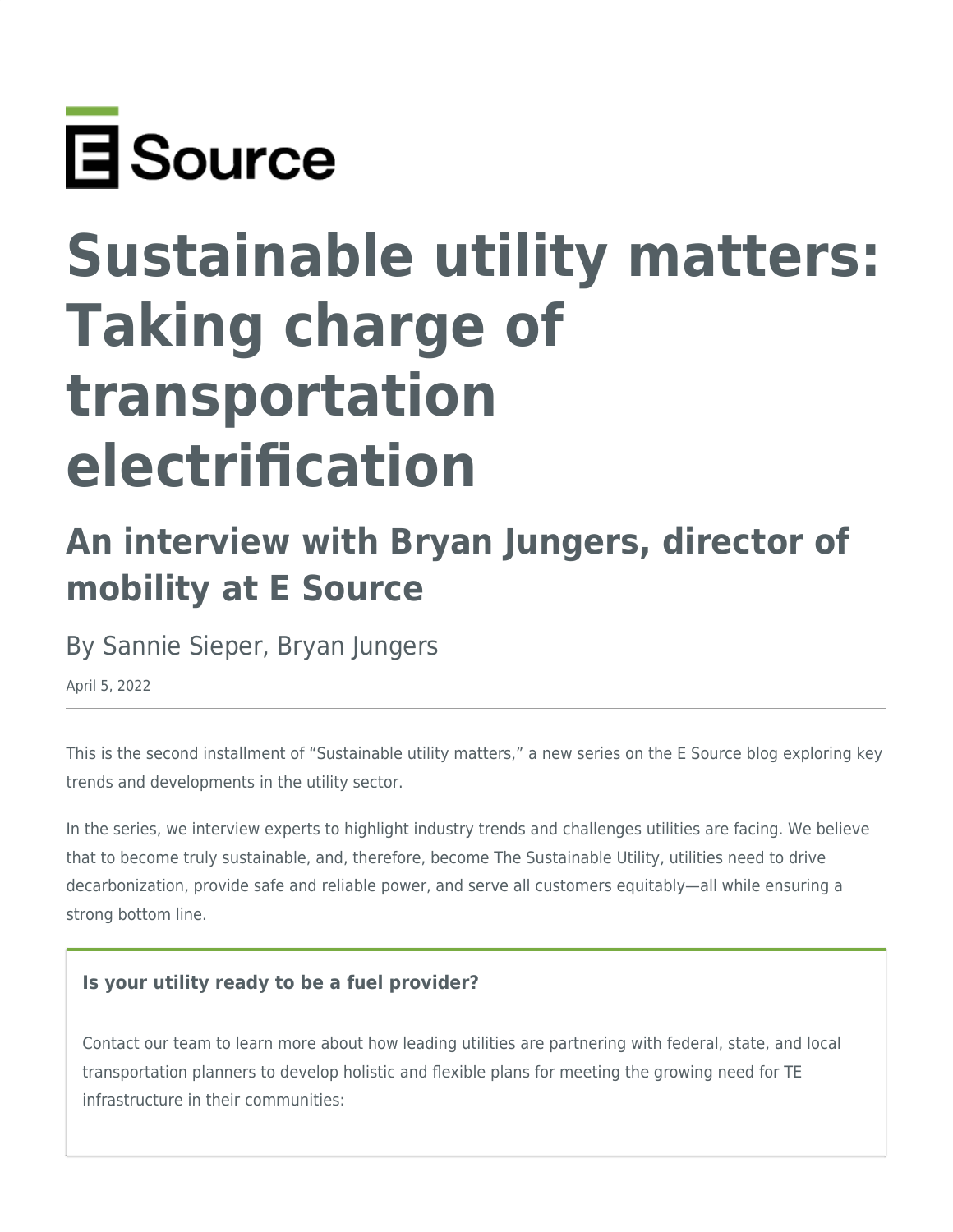We recently sat down with our director of mobility, [Bryan Jungers](https://www.esource.com/authors/bryan-jungers), to learn more about the challenges and opportunities utilities face as they roll out transportation electrification plans and electric vehicle supply equipment (EVSE).

**Sannie Sieper.** Many utilities are actively trying to understand the role they should be playing in transportation electrification (TE) generally, and particularly when it comes to deploying EV charging infrastructure. How should they be thinking about this?

**Bryan Jungers.** Simply put, it's time for electric utilities to start thinking of themselves as fuel providers for the transportation system, which is a role they have little experience with.

Utilities traditionally provide power for stationary applications like homes, offices, and factories. Utilities are obsessively focused on reliably and safely meeting the fluctuating power demands from those stationary loads. Until relatively recently, they've had no good reason to spend time seriously thinking about mobility, transportation, fuel supplies, or other related issues outside of managing their own internal fleets.

Utilities can learn a lot from the folks that understand petroleum fueling requirements and networks, namely groups like transportation agencies and logistics planners.

### **"The time is now to be thinking and acting holistically, in partnership with other stakeholders, to plan EV infrastructure." —Bryan Jungers**

For example, in many ways, the issue of transportation demand management is similar to utility demand-side management. Energy and transportation groups have a lot to learn from each other and cross-pollination will help accelerate TE more effectively and efficiently.

Unfortunately, there are few existing systems or channels in place to foster this collaboration, so we'll mostly need to build them as we go. Utility executives should be having conversations right now with the leaders of transportation agencies about how their organizations can share insights and data, as well as generally work together more closely to develop plans moving forward. We need to expect that there will be language and process barriers and we need to be patient with each other. There will be mistakes and that's OK.

When it comes to utilities and EV charging, I advise utilities to assume that, eventually, any vehicle that can be electrified will one day be electric. So the time is now to be thinking and acting holistically, in partnership with other stakeholders, to plan EV infrastructure. That said, the specifics are going to vary widely from one utility to the next based on:

- What they're legally allowed to do
- Various incentives and financial structures
- Local consumer demand and market conditions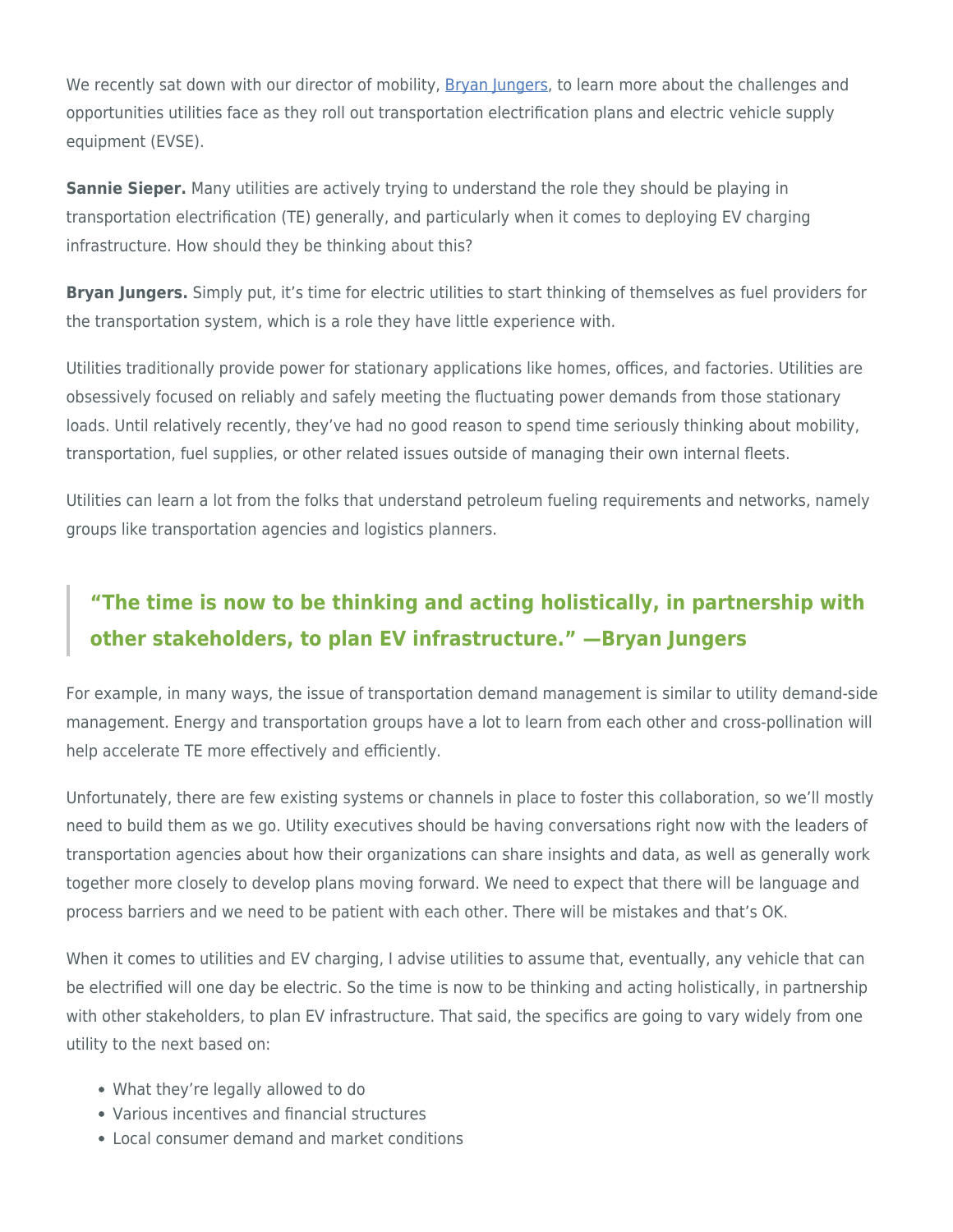• How proactive an individual utility wants to be in developing these new markets

#### **Connect with Bryan Jungers, E Source director of mobility**



Bryan Jungers manages our mobility service. He's an expert in electric vehicles (EVs), electric motors, batteries and energy storage, distributed generation, controlled environment agriculture, and renewable power systems. He also hosts the E Source [PowerTalking](https://www.esource.com/PowerTalking-podcast) podcast. Contact him to learn more about EV trends and technologies.

#### **Contact**

**SS.** TE isn't a new concept so what's changed and what does it mean for utilities?

**BJ.** In the past, the biggest barrier to EV adoption was vehicle availability and cost, but this is changing quickly. Today, a more critical issue is inadequate fueling infrastructure, and, in my mind, this presents a real (and very large) opportunity for utilities.

However, many utilities don't know exactly which of their customers have an EV at this point and may have little involvement in deciding where charging infrastructure is deployed in their communities. Given the grid integration challenges that large-scale TE will bring, utilities need to be taking a more proactive, hands-on role in integrated EV charging infrastructure deployment.

# **"There's a ton of due diligence in EV charging station development and planning that needs to happen to ensure that EVSE deployments are a good investment." —Bryan Jungers**

This isn't to say that utilities have to own and operate all the EV fueling stations, just as big oil companies don't necessarily own and operate all the gas stations. But utilities also shouldn't simply rule out the possibility of owning these assets right out of the gate. In many situations, it could be a perfect fit.

As we've learned from past mistakes, there's a ton of due diligence in EV charging station development and planning that needs to happen to make sure that EVSE deployments are a good investment. And part of learning from past mistakes involves using the existing data so we can make better decisions about where to place new infrastructure, how much we need, and how best to site and manage it.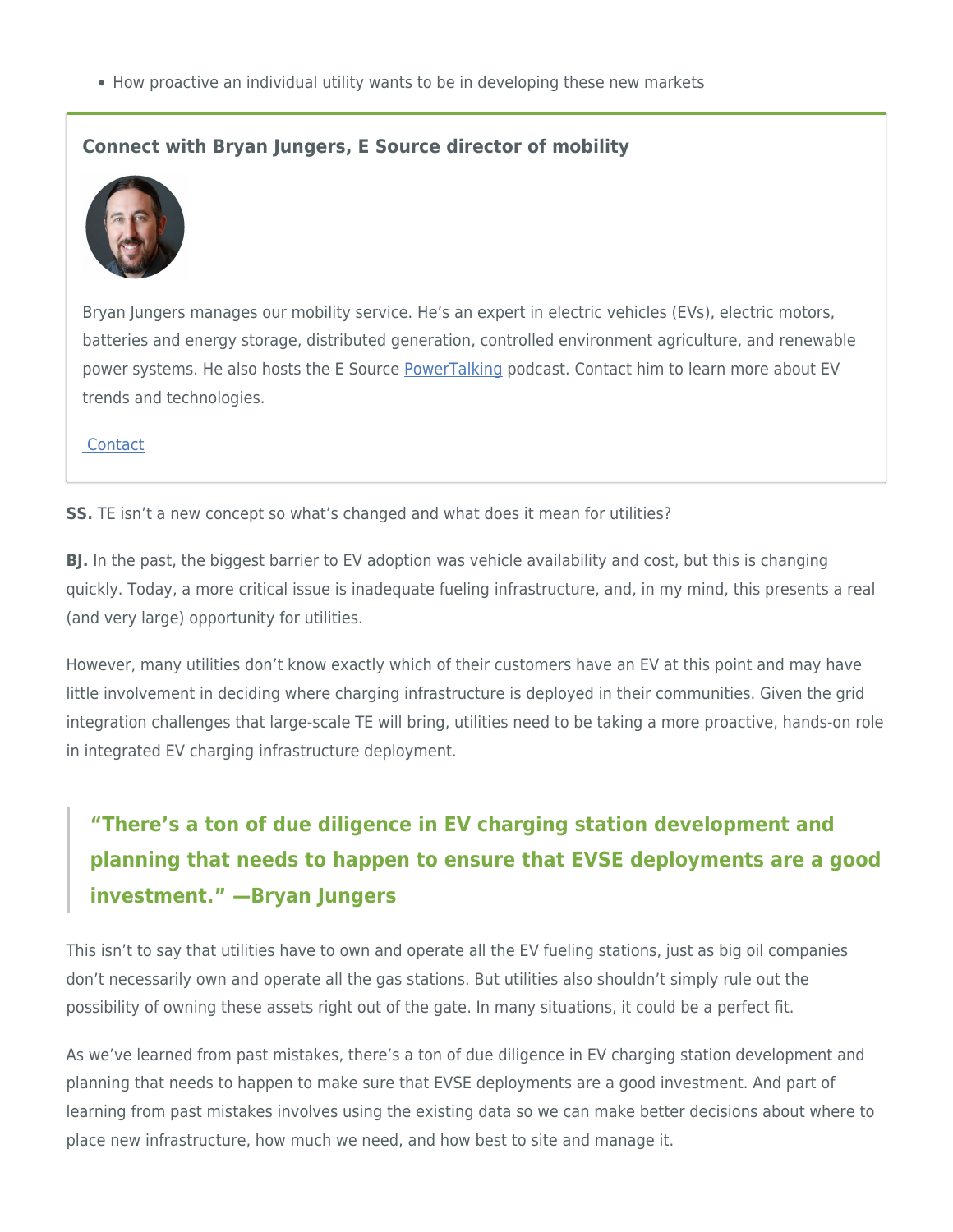This is another reason why it's critical for utilities to be actively engaging with the state Department of Transportation EV planning efforts. The Department of Transportation has transportation planning experience and will be responsible for Federal EVSE funds through the Infrastructure Investment and Jobs Act (IIJA).

**SS.** Won't utilities also be getting IIJA funding? Can't they use that for TE planning?

**BJ.** The IIJA funding that we expect to go directly to utilities isn't necessarily earmarked for TE. It's largely intended to support upgrades to and modernization of the electric grid transmission and distribution system, replacing aging infrastructure and addressing current capacity constraints.

Funding for EV charging infrastructure, on the other hand, will largely flow through state transportation offices, and that means state offices will determine where the charging infrastructure is deployed. And, like it or not, utilities will probably have to serve these large new loads.

Every state office has received guidance to work with utilities in developing state plans, but we don't know the extent to which that will happen in practice.

# **"The potential worst-case scenario would place utilities squarely at the center of the bottleneck to widespread transportation electrification." —Bryan Jungers**

This is precisely why an integrated approach to planning is so critical. It's a choice between going it alone and reacting to decisions made by other stakeholders, or aligning objectives and working together to determine where support is needed.

Today we're mostly working toward light-duty EV integration, but all-electric fleets and heavy-duty vehicles will present entirely new grid-resource challenges that will make integrated planning and implementation that much more critical.

Not actively planning for these eventualities today, in partnership with transportation planning bodies, could result in the perception that utilities lack competence or oppose TE goals. The potential worst-case scenario would place utilities squarely at the center of the bottleneck to widespread TE. We still have time to get in front of these changes, but it's not unlimited. The clock is ticking now.

**SS.** What do you recommend that utilities start doing now to prepare, aside from coordinating with transportation planning stakeholders?

**BJ.** Every utility is approaching the TE challenge from a different starting point, so it's important to understand where they're at now and where they need support.